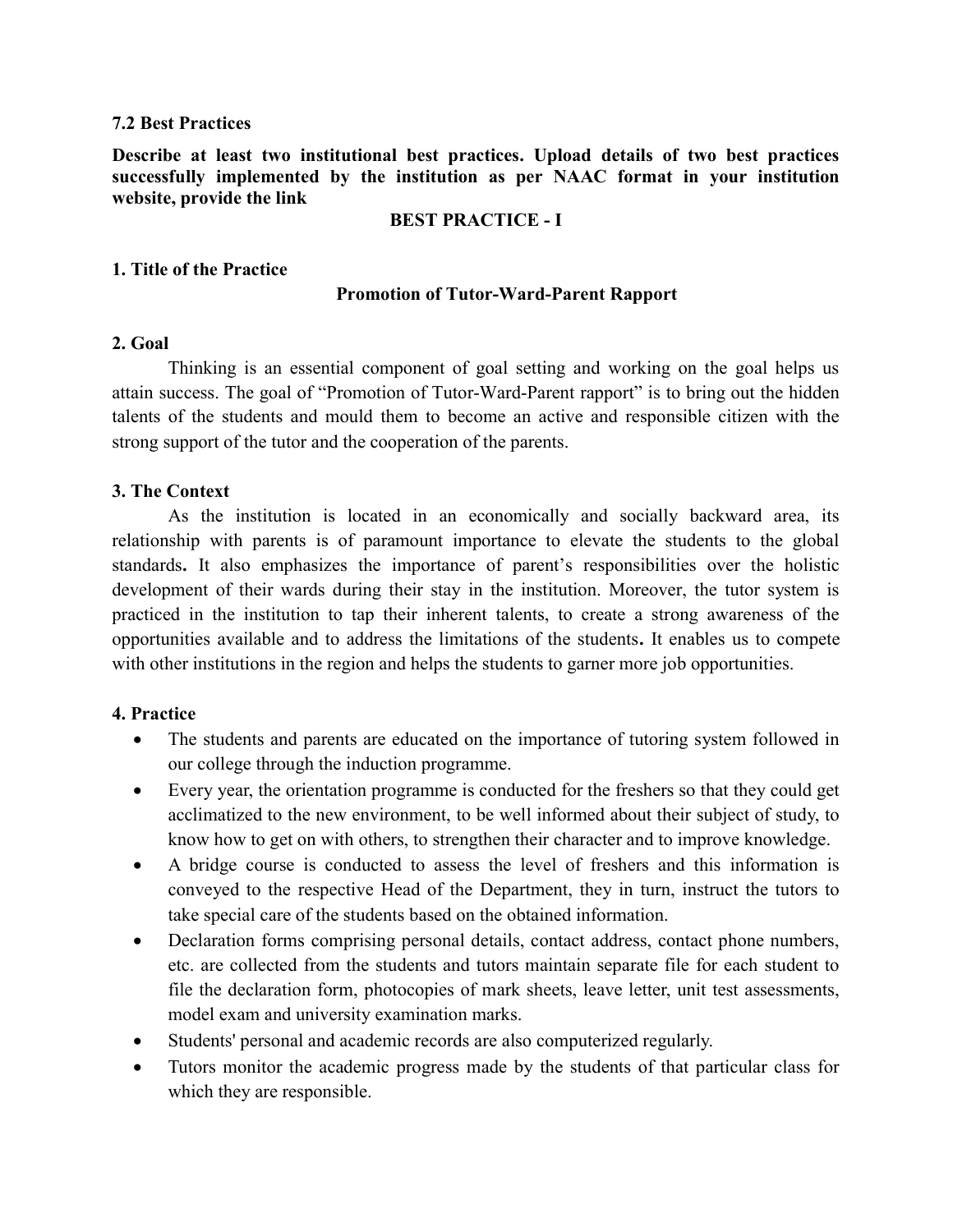- Students' learning disabilities such as communication inhibitions, psychological problems, personal problems and stress-related issues are identified and analyzed by the tutor, and corrective measures are taken by giving counseling and offering special coaching.
- Academic evaluation of the students starts with the commencement of Unit Tests which are conducted during the first two periods on Monday and Saturday of every week, and it helps tutors to assess the level of knowledge of the students.
- The progress of the students is intimated to their parents through the progress report entailing their percentage of attendance, discipline and performance in Unit Tests.
- The progress report helps the tutor to categorize the students into slow and advanced learners.
- Remedial classes and improvement tests are conducted to the slow learners so that they could cope with the syllabus demands.
- Advanced learners are encouraged to guide slow learners and they are motivated to participate in various seminars, workshops and conferences organized by other institutions.
- Advanced learners aspiring to become University Rank Holders are given special attention and guidance.
- Prior to the university examinations, model examinations are conducted to enable the students to prepare and perform well in the university examinations.
- A regular semester-wise parent tutor meeting is conducted by all the departments to update the parents with their wards performance.

## 5. Evidence of success

The impact of the above best practice is quite evident from the following facts:

- Student pass percentage has increased immensely with numerous gold medalists, rank holders and centum holders in various courses
- At the time of parents-teacher meet, the college collects feedback from the parents to get to know about their expectations in terms of facilities, activities, teaching and learning methodologies, and records of feedback are maintained in the department as evidence.
- Student personality traits and character are molded by the tutor and if a student is found to conduct himself / herself inappropriately in the campus or lack interest in studies, the concerned parents are intimated about it and hence, students cannot hide either about their unethical practices or poor academic performance.
- In most of the departments 100 percent results were produced in various subjects in the university examinations.
- Due to a constructive and healthy relationship between the institution and parents, the students are mostly admitted for their higher studies in our institution itself.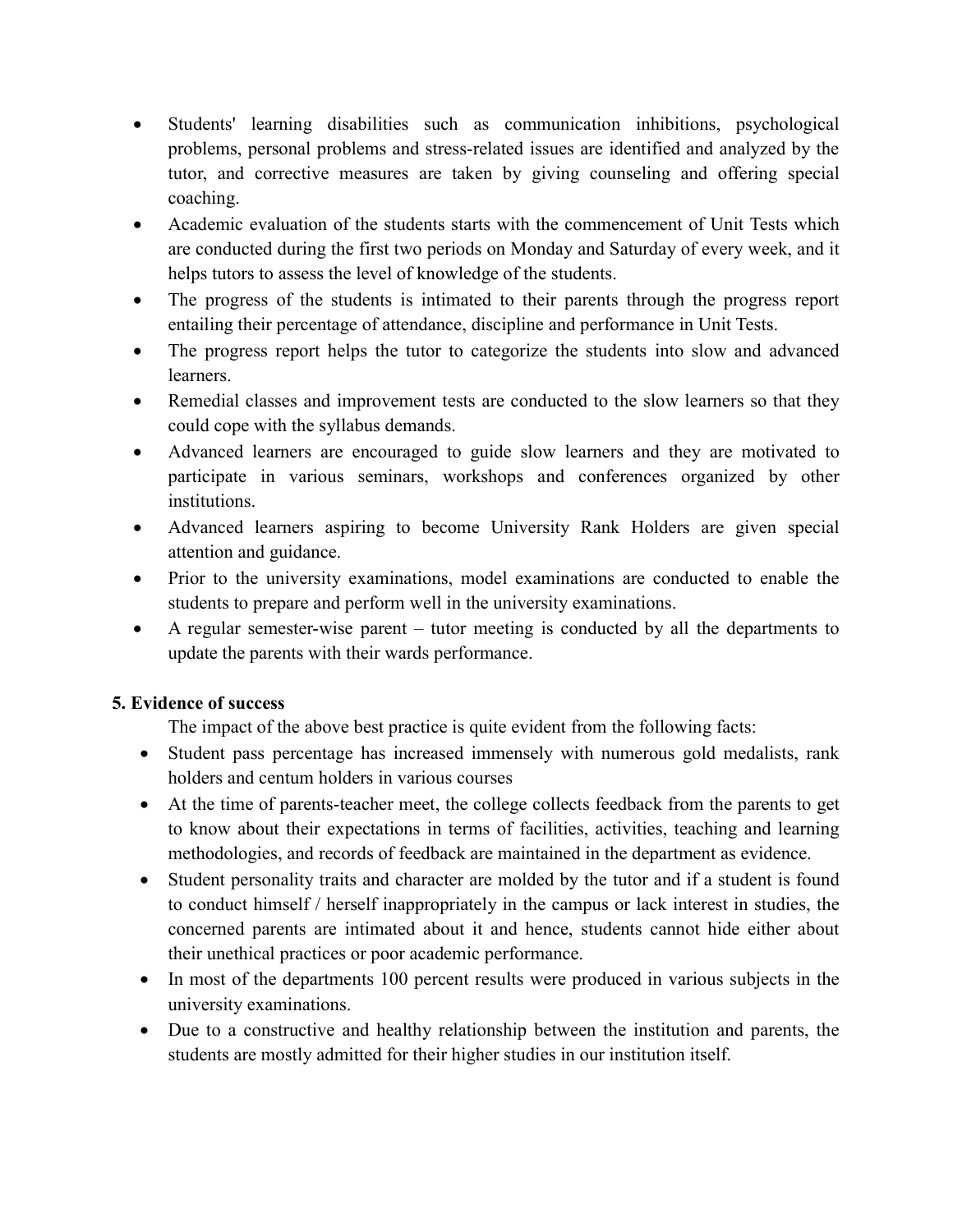- Above all, the employability skills of students have improved drastically and the acquisition of these skills empower them to garner global placements in various corporate sectors, industries and other concerns.
- For the last few years, the students of our college have been offered 1026 jobs through on-campus placement drives.

### 6. Problems encountered

- Inadequate co-operation of parents from rural areas.
- Improper delivery of the progress report to remote areas.
- Communication gap between the tutor and parents as many parents speak neither English nor Tamil.

## 7. Resources Required

- Web based access to students' academic performance and other details for the perusal of parents must be created at the earliest.
- Separate computer facility is required for tutors to update the student performance electronically and ensure minimal use of papers.

## BEST PRACTICE - II

## Training on Life & Employability Skills

## 1. Title of the practice

Training on Life & Employability Skills

## 2. Goal

To improve the life and employability skills of students

## 3. The context

The Training and Placement Cell acts as an interface between the industries and students as most of them hail from Government schools in the rural areas. Training is given to develop and improve different skills.

| First year  | : Life Skills training                |
|-------------|---------------------------------------|
| Second year | : Communication and Aptitude Training |
| Third year  | : Interview Skills                    |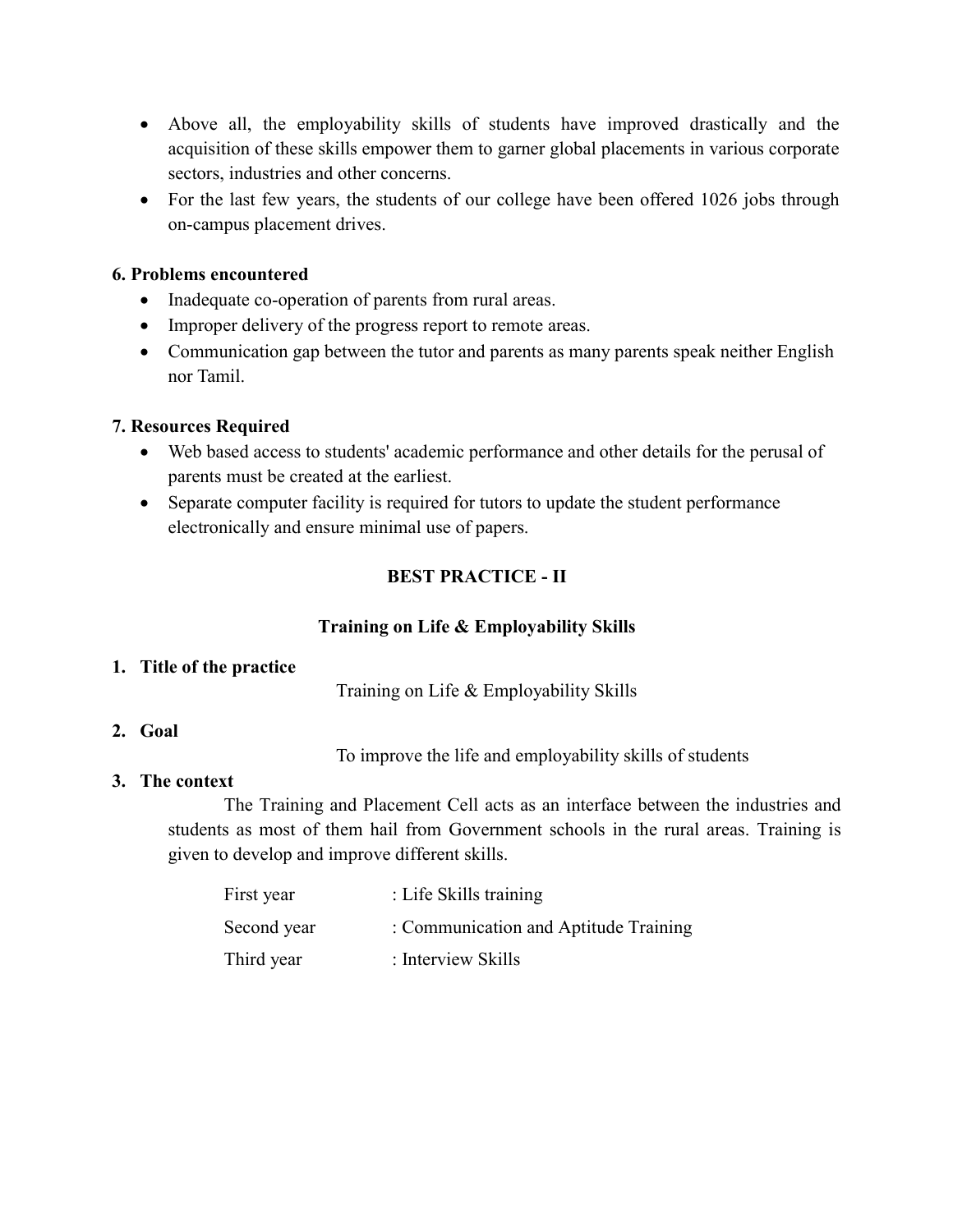## 4. Practice

- The prime focus of the training is to update the students with the skills that are required to cater the needs in career development.
- Life Skill Training programs are offered to the first year students to improve their confident, grooming and taking their academic forward.
- Adequate level trainings are provided to students to face campus interviews by arranging training in Aptitude tests, Group Discussions, preparing for Technical and HR interviews through professional trainers and alumni.
- Training and Placement Cell is providing an opportunity of Industrial Visit to discover and connect with various industries and companies across the world for better opportunities for students.
- Activity based trainings and mock interviews were conducted to help the students to fetch knowledge with respect to the demands and expectation of the industries related to placement.
- Training and Placement Cell is headed by two faculty members and both are certified Zonal Trainers from Junior Chamber International India.
- Placement Cell is functioning with the 3-tier principle: Pre-Placement Training, Placement Drives and Post-Placement Training.

# Pre- Placement Training focuses the area of the following.

| <b>First year</b> | : Life Skills training, Personality Development Training                                   |
|-------------------|--------------------------------------------------------------------------------------------|
| Second year       | : Communication Training, Essay Writing, Aptitude Training                                 |
| Third year        | : Interview Skills, Group Discussion, Face to Face Interview Practices,<br>Mock Interviews |

- Training and Placement Cell is organizing campus interviews for Final year students with industries and reputed business houses from all over India
- Post-Placement Training comprises the following activities Finishing School
	- $\checkmark$  Post-Placement Training for the students who are offered by companies
	- $\checkmark$  Company's suggestions carried out during this training
	- $\checkmark$  Training on Communication and Corporate Skills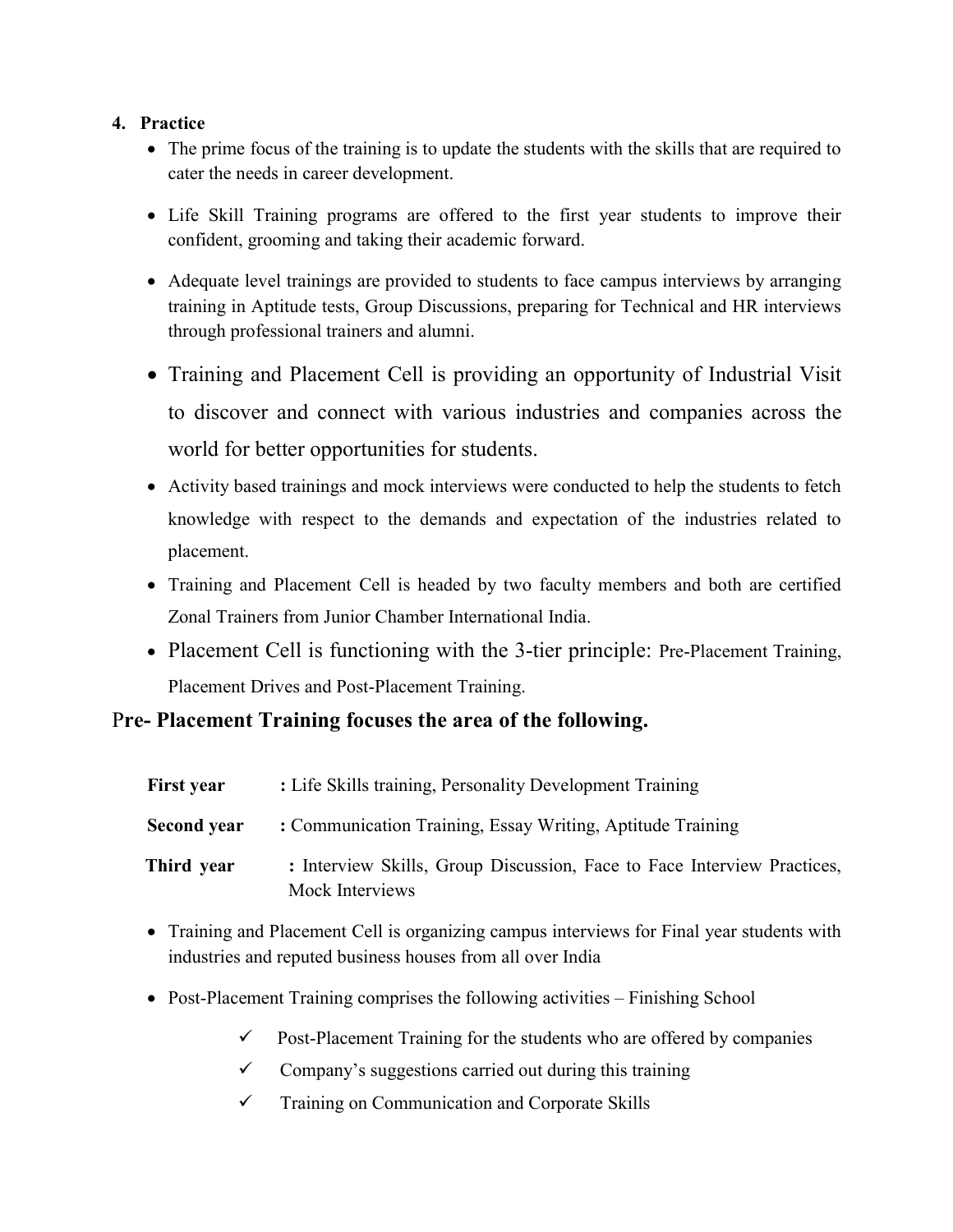## 5. Evidence of Success

Training and Placement cell has given prominent and consistent results every year. The following are the evidences for the practice.

• Placement Record for the current academic year

| <b>Academic Year</b> | <b>No. of Students Offered</b> |
|----------------------|--------------------------------|
| 2018 - 2019          | 428 (Without multiple Offers)  |

- Minimum 20 companies visiting our campus every year for the recruitment process
- Entering into a MoU with JCI Hosur Emerald for regular training practices
- Training and Placement Cell of MGR College is leading as Top 3 Best Placement Cells in Periyar University, Salem
- Alumni of MGR College who are working in a reputed companies are visiting every month and training the students towards industry needs
- Awarded as "Most Valuable Partner" from Tata Consultancy Services

## 6. Problems encountered and resources required

- As many of the students are from rural areas, having communication gap and adequate training had given for them to improve their level of communication.
- Less adoptability of the students to the new environment and reluctant to move out from Hosur
- Lack of awareness among the students about the corporate and social needs

## 7. Resources Required

- Web based Aptitude practice
- Tools required to update their technical skills